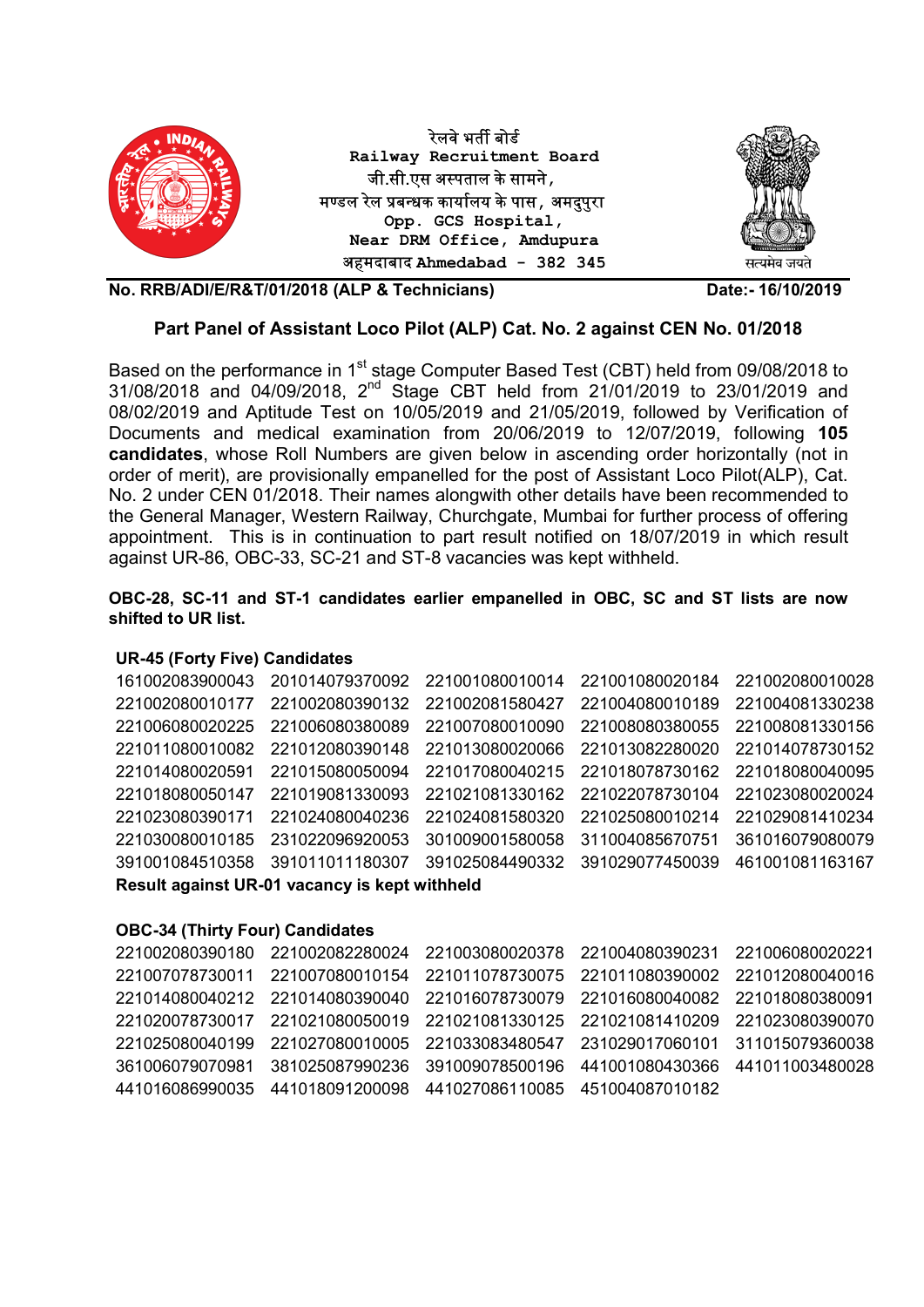### SC-17 (Seventeen) Candidates

 221002080050028 221003080390018 221004078730047 221005078730015 221006080390172 221008080380018 221009080390124 221013078730229 221016080010045 221018080010054 221023080050063 221030081330174 391028084500347

Result against SC-1 vacancy is kept withheld

#### ST-09 (Nine) Candidates

221003080020213 221004080020031 221004082280217 221014080050159 221015081410161 221019080020421 221019081410020 221020080020308 421007088260463

It may be noted that merely empanelling a candidate does not in any way entitle him/her to any appointment in Railways as the empanelment is purely provisional and subject to further verification of antecedent to be undertaken by the Appointing Authority. Appointment letters to the candidates will be issued by Western Railway.

While every care has been taken in preparing the above result, however, RRB Ahmedabad reserves the right to rectify inadvertent error or typographical/printing mistake, if any.

The Result is available at Notice Board of RRB Office as well as on RRB Ahmedabad's Website www.rrbahmedabad.gov.in.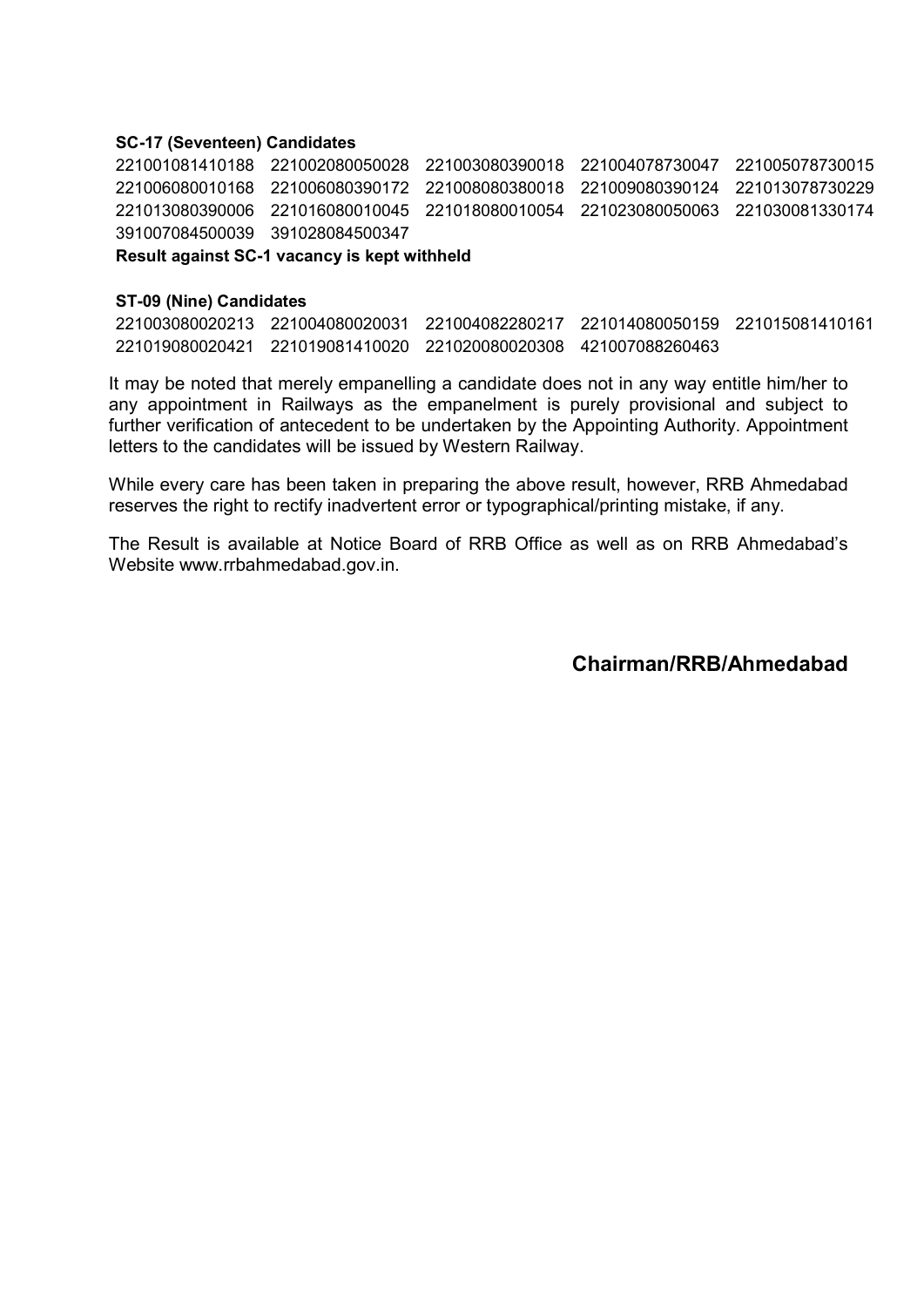

## Panel of Technician Grade III Carriage and Wagon, Cat. No. 25 against CEN No. 01/2018

Based on the performance in 1<sup>st</sup> stage Computer Based Test (CBT) held from 09/08/2018 to 31/08/2018 and 04/09/2018, 2nd Stage CBT held from 21/01/2019 to 23/01/2019 and 08/02/2019, followed by Verification of Documents and medical examination from 20/06/2019 to 12/07/2019, following 5 candidates, whose Roll Numbers are given below in ascending order horizontally (not in order of merit), are provisionally empanelled for the post of Technician Grade III Carriage and Wagon, Cat. No. 25 under CEN 01/2018. Their names alongwith other details have been recommended to the General Manager, Western Railway, Churchgate, Mumbai for further process of offering appointment. This is in continuation to part result notified on 16/08/2019 in which result against UR-30, OBC-5, SC-7 and ST-4 vacancies was kept withheld.

## OBC-05 (Five) Candidates

301003086050463 301023078720269 391003084490213 441008080441540 441026079460252

## No candidate is found suitable against UR, SC & ST withheld vacancies

It may be noted that merely empanelling a candidate does not in any way entitle him/her to any appointment in Railways as the empanelment is purely provisional and subject to further verification of antecedent to be undertaken by the Appointing Authority. Appointment letters to the candidates will be issued by Western Railway.

While every care has been taken in preparing the above result, however, RRB Ahmedabad reserves the right to rectify inadvertent error or typographical/printing mistake, if any.

The Result is available at Notice Board of RRB Office as well as on RRB Ahmedabad's Website www.rrbahmedabad.gov.in.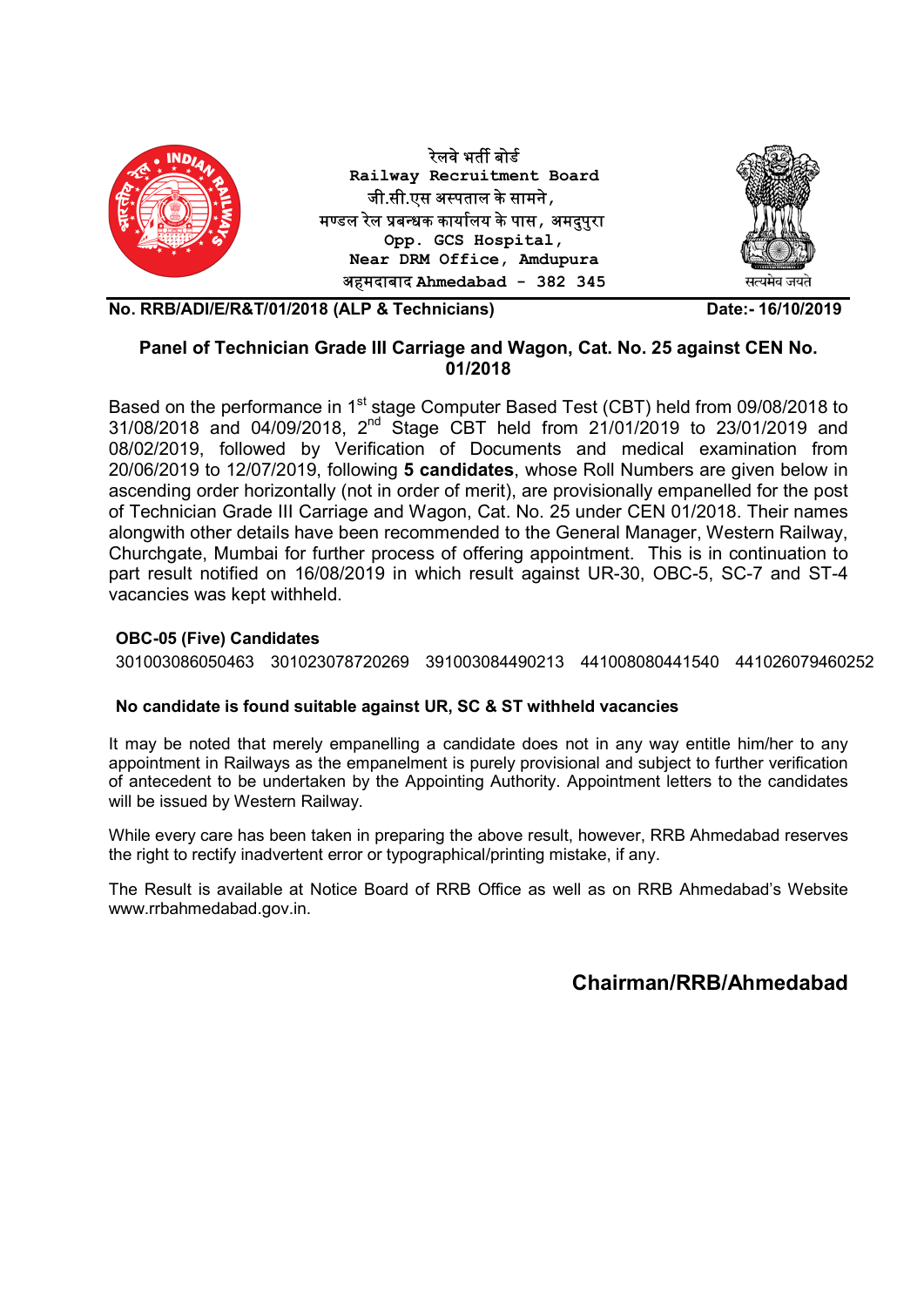

## Panel of Technician Grade III Diesel Electrical, Cat. No. 31 against CEN No. 01/2018

Based on the performance in 1<sup>st</sup> stage Computer Based Test (CBT) held from 09/08/2018 to 31/08/2018 and 04/09/2018, 2nd Stage CBT held from 21/01/2019 to 23/01/2019 and 08/02/2019, followed by Verification of Documents and medical examination from 20/06/2019 to 12/07/2019, following 12 candidates, whose Roll Numbers are given below in ascending order horizontally (not in order of merit), are provisionally empanelled for the post of Technician Grade III Diesel Electrical, Cat. No. 31 under CEN 01/2018. Their names alongwith other details have been recommended to the General Manager, Western Railway, Churchgate, Mumbai for further process of offering appointment. This is in continuation to part result notified on 16/08/2019 in which result against UR-10, OBC-2 and SC-1 vacancies was kept withheld.

## UR-9 (Nine) Candidates

221012080390166 221016080010098 231001079920626 381023087560434 381027087560319 391001085710075 391006078500101 391013086590051 441011079570085 UR-01 vacancy is kept unfilled due to non-availability of LD-01 candidate

OBC-2 (Two) Candidates 381003088600454 441008066870056

SC-1 (One) Candidate

221022080380347

It may be noted that merely empanelling a candidate does not in any way entitle him/her to any appointment in Railways as the empanelment is purely provisional and subject to further verification of antecedent to be undertaken by the Appointing Authority. Appointment letters to the candidates will be issued by Western Railway.

While every care has been taken in preparing the above result, however, RRB Ahmedabad reserves the right to rectify inadvertent error or typographical/printing mistake, if any.

The Result is available at Notice Board of RRB Office as well as on RRB Ahmedabad's Website www.rrbahmedabad.gov.in.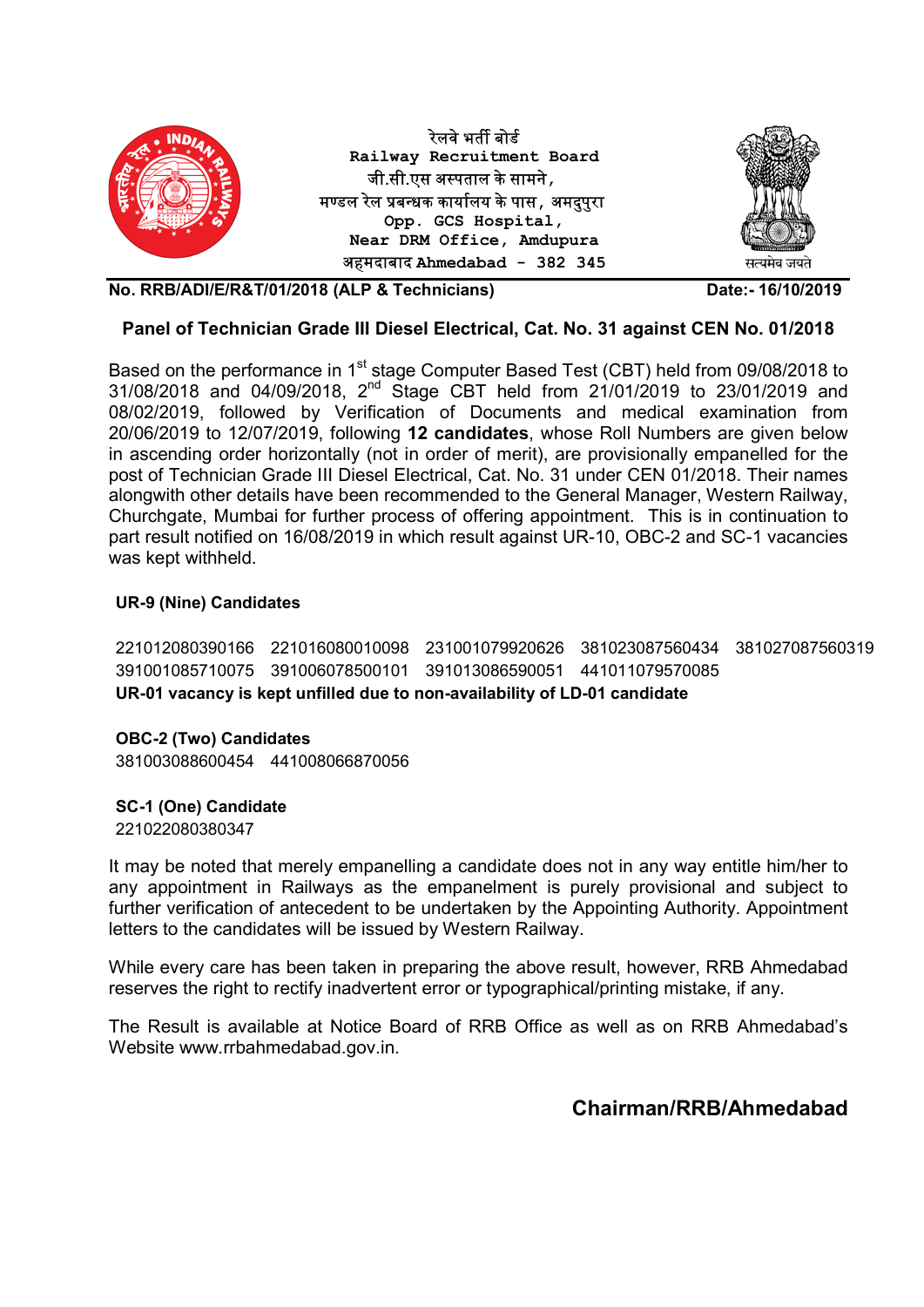

#### Panel of Technician Grade III Diesel Mechanical, Cat. No. 34 against CEN No. 01/2018

Based on the performance in 1<sup>st</sup> stage Computer Based Test (CBT) held from 09/08/2018 to 31/08/2018 and 04/09/2018, 2nd Stage CBT held from 21/01/2019 to 23/01/2019 and 08/02/2019, followed by Verification of Documents and medical examination from 20/06/2019 to 12/07/2019, following 20 candidates, whose Roll Numbers are given below in ascending order horizontally (not in order of merit), are provisionally empanelled for the post of Technician Grade III Diesel Mechanical, Cat. No. 34 under CEN 01/2018. Their names alongwith other details have been recommended to the General Manager, Western Railway, Churchgate, Mumbai for further process of offering appointment. This is in continuation to part result notified on 16/08/2019 in which result against UR-11, OBC-2, SC-8 and ST-2 vacancies was kept withheld.

### OBC-1 and SC-1 candidate earlier empanelled in OBC and SC list are now shifted to UR list.

#### UR-7 (Seven) Candidates

151026090020127 221005078730020 221008080390026 221012078730013 361024079070791 391026084500160 391030084490024 UR-02 vacancies are offset against non-availability of LD-02 and MD-01 candidates

#### OBC-3 (Three) Candidates

221024083480198 391011084490197 391016085710093

#### SC-9 (Nine) Candidates

221001080380064 221004080390011 221005080380219 221005082080109 221010080380047 221011080390141 221016080010142 221022080010100 301002094610110

#### ST-1 (One) Candidate

221016080010202

#### ST-01 vacancy is offset against non-availability of LD-02 and MD-01 candidates

It may be noted that merely empanelling a candidate does not in any way entitle him/her to any appointment in Railways as the empanelment is purely provisional and subject to further verification of antecedent to be undertaken by the Appointing Authority. Appointment letters to the candidates will be issued by Western Railway.

While every care has been taken in preparing the above result, however, RRB Ahmedabad reserves the right to rectify inadvertent error or typographical/printing mistake, if any.

The Result is available at Notice Board of RRB Office as well as on RRB Ahmedabad's Website www.rrbahmedabad.gov.in.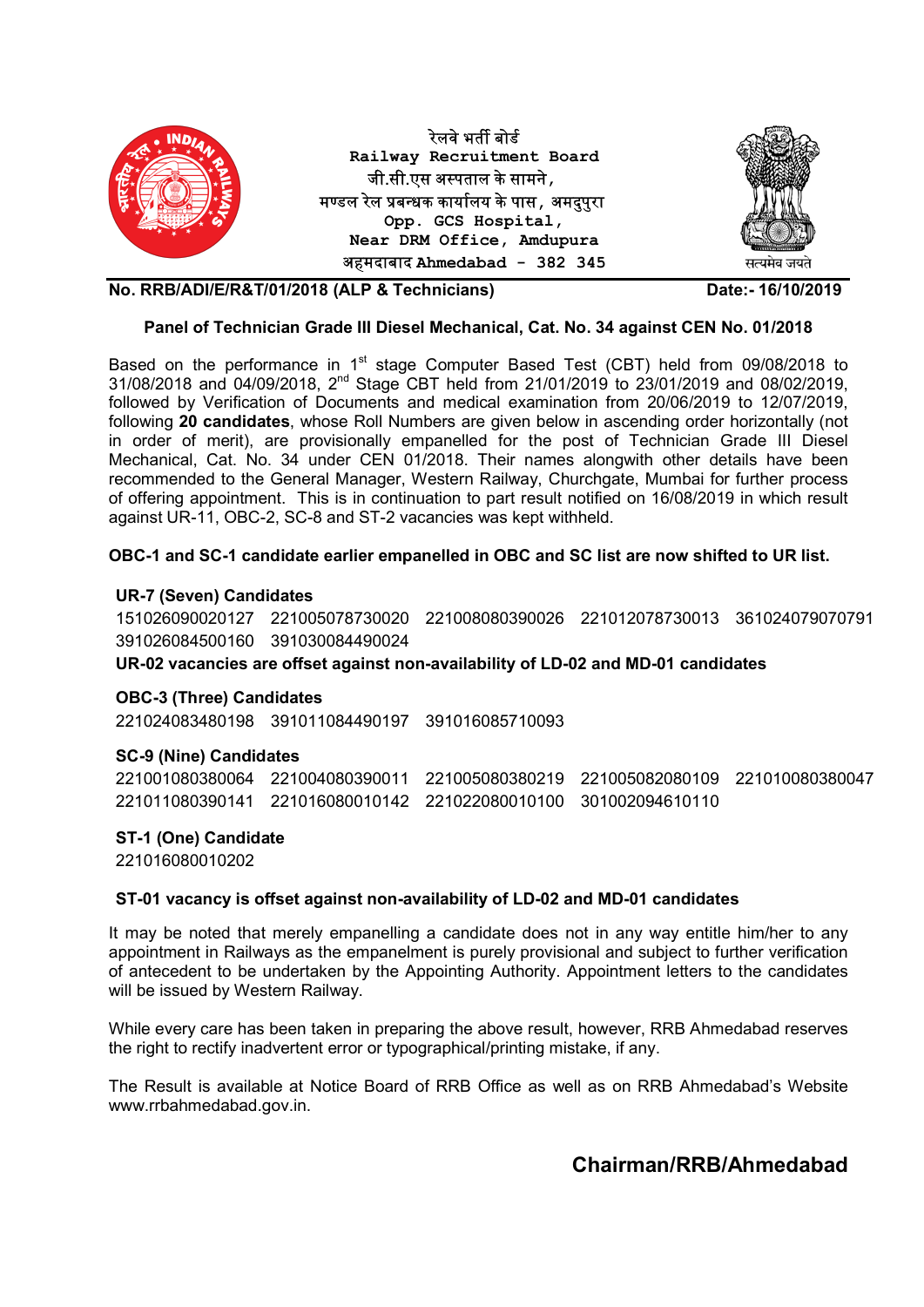

## Panel of Technician Grade III Electrical / Power, Cat. No. 47 against CEN No. 01/2018

Based on the performance in 1<sup>st</sup> stage Computer Based Test (CBT) held from 09/08/2018 to 31/08/2018 and 04/09/2018, 2nd Stage CBT held from 21/01/2019 to 23/01/2019 and 08/02/2019, followed by Verification of Documents and medical examination from 20/06/2019 to 12/07/2019, following 11 candidates, whose Roll Numbers are given below in ascending order horizontally (not in order of merit), are provisionally empanelled for the post of Technician Grade III Electrical / Power, Cat. No. 47 under CEN 01/2018. Their names alongwith other details have been recommended to the General Manager, Western Railway, Churchgate, Mumbai for further process of offering appointment. This is in continuation to part result notified on 16/08/2019 in which result against UR-9, OBC-5, SC-2 and ST-1 vacancies was kept withheld.

## UR-3 (Three) Candidates

221007080380120 391007085710284 391024085710190 UR-06 vacancies are kept unfilled due to non-availability of HI-02, LD-02 and MD-02 candidates

## OBC-5 (Five) Candidates

381014087990337 381030087990241 391008086590006 391015084500320 391015086100335

## SC-2 (Two) Candidates

301025026750172 391006084510114

## ST-1 (One) Candidate

391026086100016

It may be noted that merely empanelling a candidate does not in any way entitle him/her to any appointment in Railways as the empanelment is purely provisional and subject to further verification of antecedent to be undertaken by the Appointing Authority. Appointment letters to the candidates will be issued by Western Railway.

While every care has been taken in preparing the above result, however, RRB Ahmedabad reserves the right to rectify inadvertent error or typographical/printing mistake, if any.

The Result is available at Notice Board of RRB Office as well as on RRB Ahmedabad's Website www.rrbahmedabad.gov.in.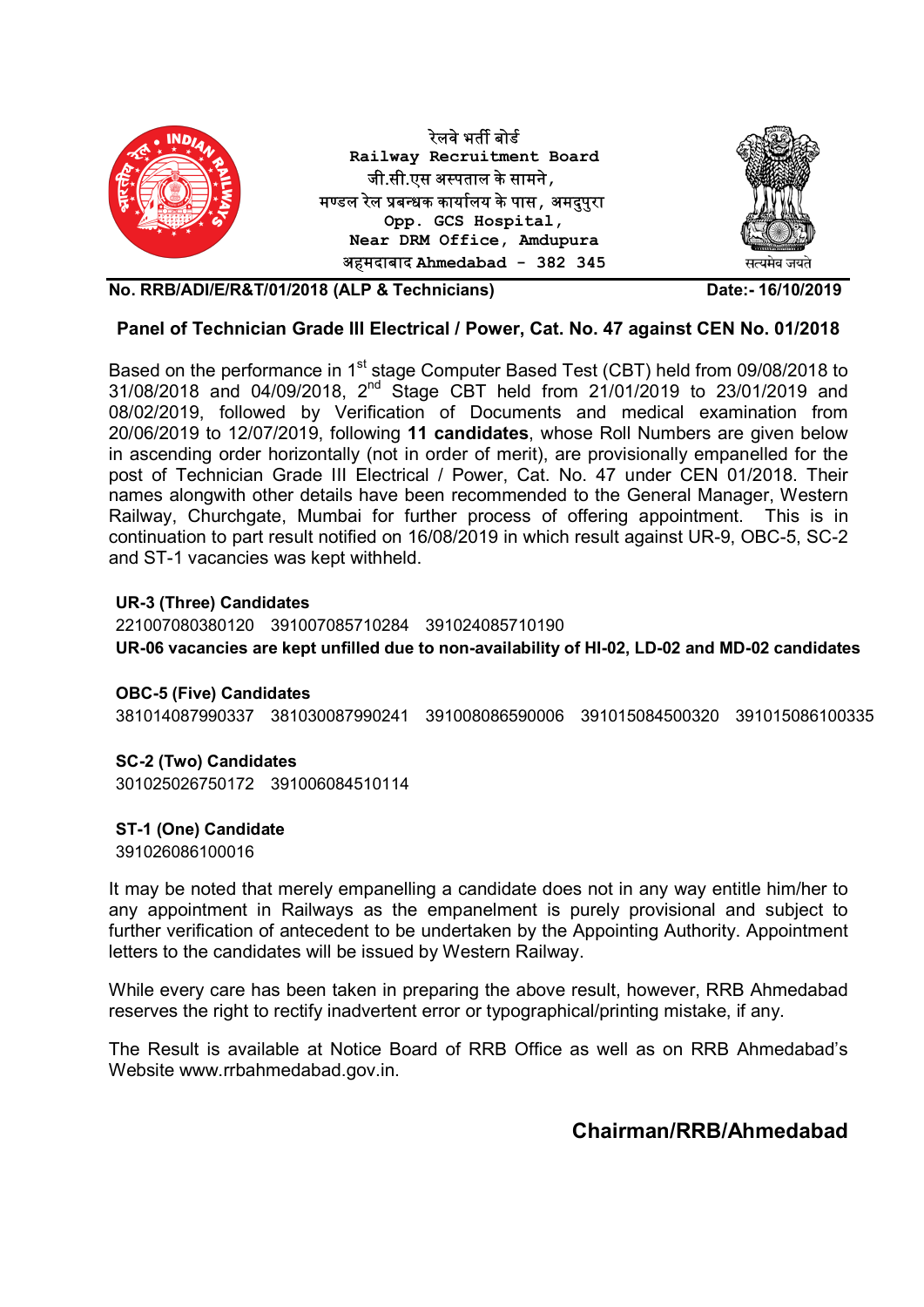

## Panel of Technician Grade III Electrical / Power (Workshop), Cat. No. 48 against CEN No. 01/2018

Based on the performance in 1<sup>st</sup> stage Computer Based Test (CBT) held from 09/08/2018 to 31/08/2018 and 04/09/2018, 2<sup>nd</sup> Stage CBT held from 21/01/2019 to 23/01/2019 and 08/02/2019, followed by Verification of Documents and medical examination from 20/06/2019 to 12/07/2019, following 2 candidates, whose Roll Numbers are given below in ascending order horizontally (not in order of merit), are provisionally empanelled for the post of Technician Grade III Electrical / Power (Workshop), Cat. No. 48 under CEN 01/2018. His name alongwith other details have been recommended to the General Manager, Western Railway, Churchgate, Mumbai for further process of offering appointment. This is in continuation to part result notified on 16/08/2019 in which result against UR-1 vacancy was kept withheld.

Roll No. 301023079660090 earlier empanelled in the result dated 16/08/2019 is now shifted to Cat. 50.

## UR-2 (Two) Candidates

421026095770145 441007086990025

It may be noted that merely empanelling a candidate does not in any way entitle him/her to any appointment in Railways as the empanelment is purely provisional and subject to further verification of antecedent to be undertaken by the Appointing Authority. Appointment letters to the candidates will be issued by Western Railway.

While every care has been taken in preparing the above result, however, RRB Ahmedabad reserves the right to rectify inadvertent error or typographical/printing mistake, if any.

The Result is available at Notice Board of RRB Office as well as on RRB Ahmedabad's Website www.rrbahmedabad.gov.in.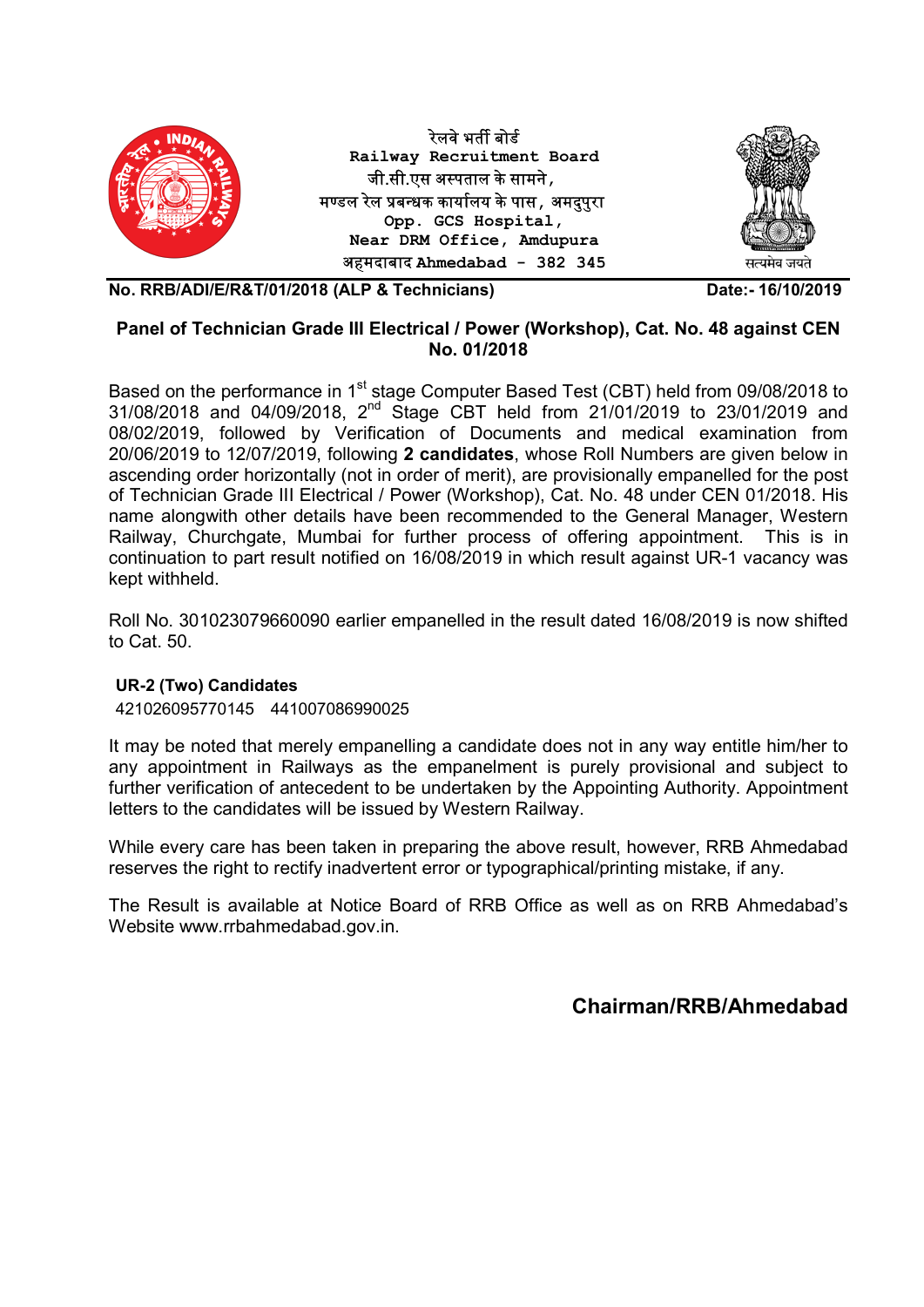

## Panel of Technician Grade III Electrical / Train Lighting, Cat. No. 49 against CEN No. 01/2018

Based on the performance in 1<sup>st</sup> stage Computer Based Test (CBT) held from 09/08/2018 to 31/08/2018 and 04/09/2018, 2<sup>nd</sup> Stage CBT held from 21/01/2019 to 23/01/2019 and 08/02/2019, followed by Verification of Documents and medical examination from 20/06/2019 to 12/07/2019, following 8 candidates, whose Roll Numbers are given below in ascending order horizontally (not in order of merit), are provisionally empanelled for the post of Technician Grade III Electrical / Train Lighting, Cat. No. 49 under CEN 01/2018. Their names alongwith other details have been recommended to the General Manager, Western Railway, Churchgate, Mumbai for further process of offering appointment. This is in continuation to part result notified on 16/08/2019 in which result against UR-5, OBC-3, SC-3 and ST-1 vacancies was kept withheld.

UR-1 (One) Candidate 381018088600386 UR-04 vacancies are kept unfilled due to non-availability of HI-01, LD-02 and MD-01 candidates

OBC-3 (Three) Candidates

301014088410174 391007078500137 391012011180025

## SC-3 (Three) Candidates

221008083480384 391008011180360 441009079410129

## ST-1 (One) Candidate

221001083340187

It may be noted that merely empanelling a candidate does not in any way entitle him/her to any appointment in Railways as the empanelment is purely provisional and subject to further verification of antecedent to be undertaken by the Appointing Authority. Appointment letters to the candidates will be issued by Western Railway.

While every care has been taken in preparing the above result, however, RRB Ahmedabad reserves the right to rectify inadvertent error or typographical/printing mistake, if any.

The Result is available at Notice Board of RRB Office as well as on RRB Ahmedabad's Website www.rrbahmedabad.gov.in.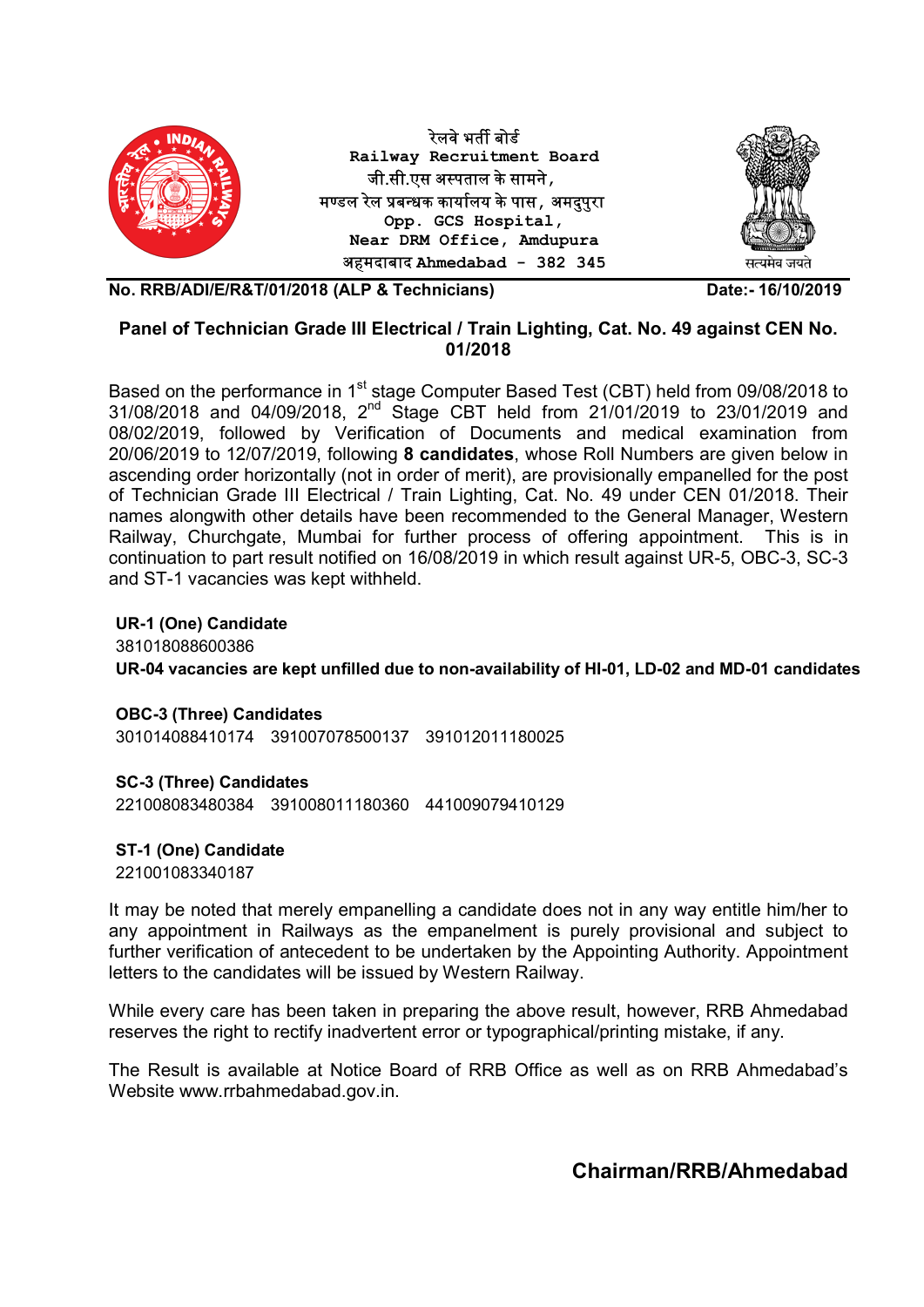

## Panel of Technician Grade III Electrical / Train Lighting (Workshop), Cat. No. 50 against CEN No. 01/2018

Based on the performance in 1<sup>st</sup> stage Computer Based Test (CBT) held from 09/08/2018 to 31/08/2018 and 04/09/2018, 2nd Stage CBT held from 21/01/2019 to 23/01/2019 and 08/02/2019, followed by Verification of Documents and medical examination from 20/06/2019 to 12/07/2019, following 3 candidates, whose Roll Numbers are given below in ascending order horizontally (not in order of merit), are provisionally empanelled for the post of Technician Grade III Electrical / Train Lighting (Workshop), Cat. No. 50 under CEN 01/2018. Their names alongwith other details have been recommended to the General Manager, Western Railway, Churchgate, Mumbai for further process of offering appointment. This is in continuation to part result notified on 16/08/2019 in which result against UR-3 vacancies was kept withheld.

## UR-3 (Three) Candidates

151010095160077 301023079660090 421028095770232

It may be noted that merely empanelling a candidate does not in any way entitle him/her to any appointment in Railways as the empanelment is purely provisional and subject to further verification of antecedent to be undertaken by the Appointing Authority. Appointment letters to the candidates will be issued by Western Railway.

While every care has been taken in preparing the above result, however, RRB Ahmedabad reserves the right to rectify inadvertent error or typographical/printing mistake, if any.

The Result is available at Notice Board of RRB Office as well as on RRB Ahmedabad's Website www.rrbahmedabad.gov.in.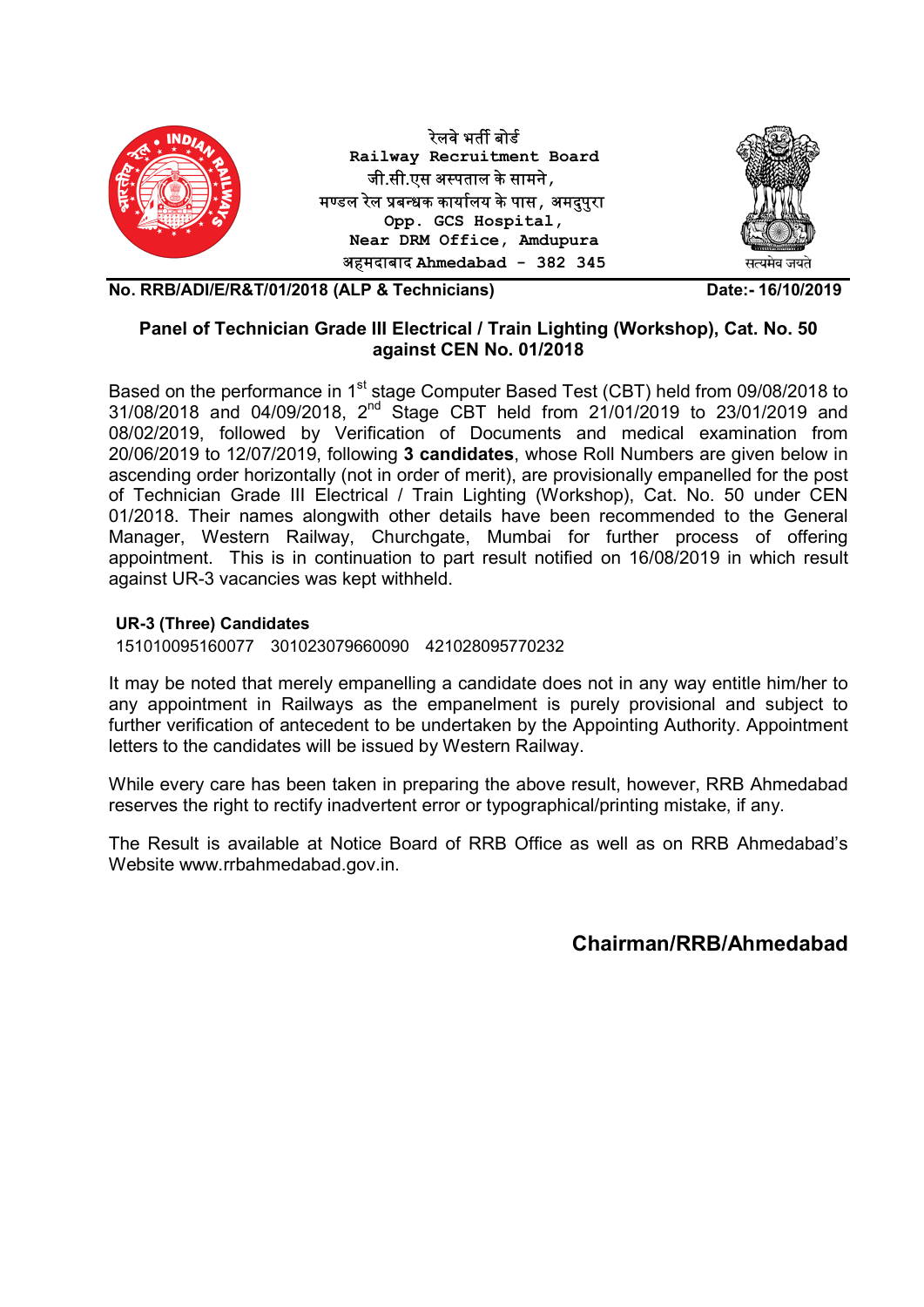

## Panel of Technician Grade III Electrical / TRD (OHE), Cat. No. 52 against CEN No. 01/2018

Based on the performance in 1<sup>st</sup> stage Computer Based Test (CBT) held from 09/08/2018 to 31/08/2018 and 04/09/2018, 2nd Stage CBT held from 21/01/2019 to 23/01/2019 and 08/02/2019, followed by Verification of Documents and medical examination from 20/06/2019 to 12/07/2019, following 15 candidates, whose Roll Numbers are given below in ascending order horizontally (not in order of merit), are provisionally empanelled for the post of Technician Grade III Electrical / TRD (OHE), Cat. No. 52 under CEN 01/2018. Their names alongwith other details have been recommended to the General Manager, Western Railway, Churchgate, Mumbai for further process of offering appointment. This is in continuation to part result notified on 16/08/2019 in which result against UR-4, OBC-7, SC-2 and ST-2 vacancies was kept withheld.

## Roll No. 221007080380120 earlier empanelled in the result dated 16/08/2019 is now shifted to Cat. 47.

## UR-4 (Four) Candidates

221012080010092 221014083480876 221023081410136 391024077450060 UR-01 vacancy is kept unfilled due to non-availability of LD-01 candidate

#### OBC-7 (Seven) Candidates

221017080390066 221029080390165 231028092450277 301010078721177 391011012750224 441012095190034 441023095190211

## SC-2 (Two) Candidates

221012078730049 391013092060058

### ST-2 (Two) Candidates

221001080020206 451004093380168

It may be noted that merely empanelling a candidate does not in any way entitle him/her to any appointment in Railways as the empanelment is purely provisional and subject to further verification of antecedent to be undertaken by the Appointing Authority. Appointment letters to the candidates will be issued by Western Railway.

While every care has been taken in preparing the above result, however, RRB Ahmedabad reserves the right to rectify inadvertent error or typographical/printing mistake, if any.

The Result is available at Notice Board of RRB Office as well as on RRB Ahmedabad's Website www.rrbahmedabad.gov.in.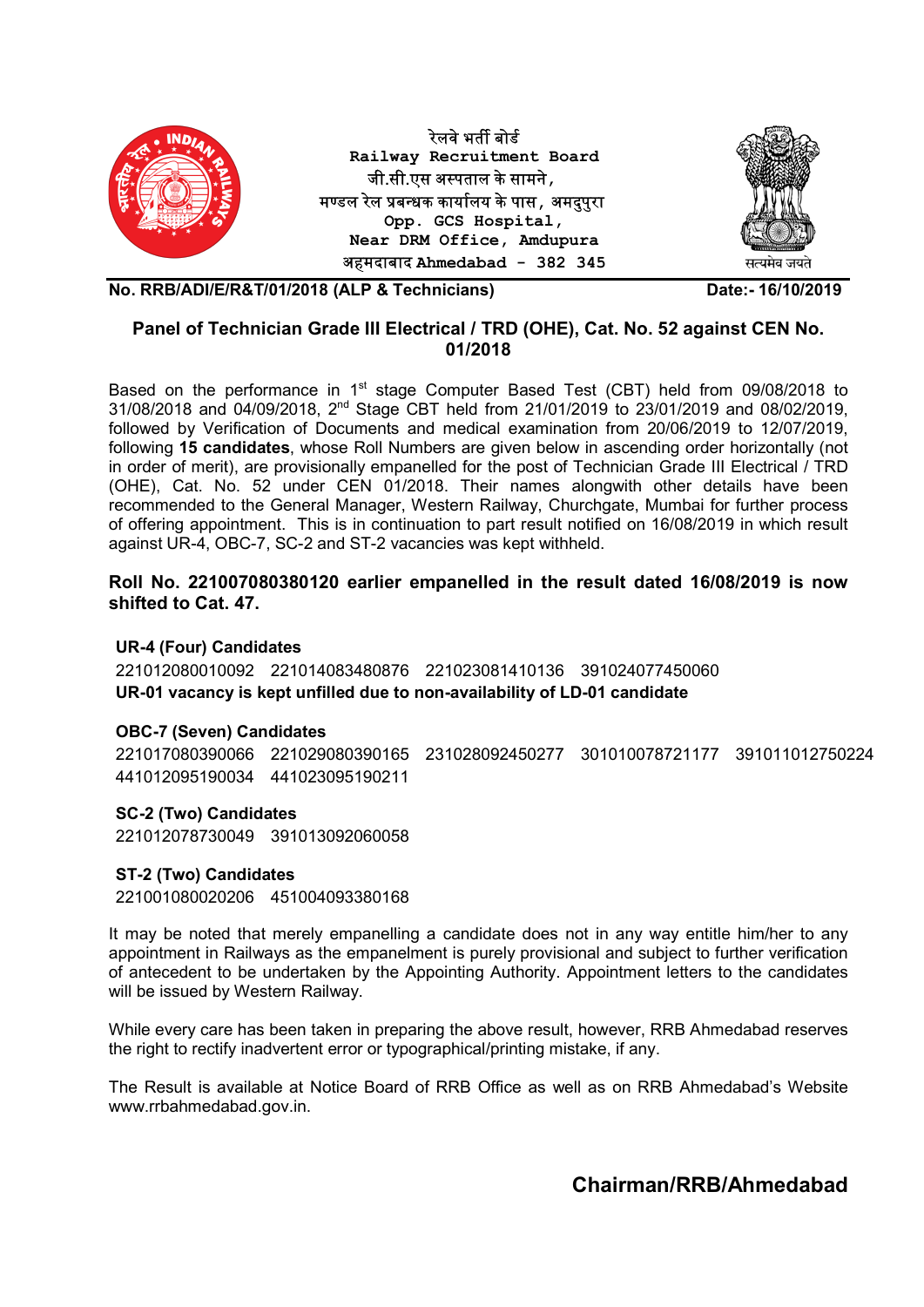

## Part Panel of Technician Grade III Electrical / TRD (PSI), Cat. No. 53 against CEN No. 01/2018

Based on the performance in 1<sup>st</sup> stage Computer Based Test (CBT) held from 09/08/2018 to 31/08/2018 and 04/09/2018, 2<sup>nd</sup> Stage CBT held from 21/01/2019 to 23/01/2019 and 08/02/2019, followed by Verification of Documents and medical examination from 20/06/2019 to 12/07/2019, following 1 candidate, whose Roll Number is given below, is provisionally empanelled for the post of Technician Grade III Electrical / TRD (PSI), Cat. No. 53 under CEN 01/2018. His name alongwith other details have been recommended to the General Manager, Western Railway, Churchgate, Mumbai for further process of offering appointment. This is in continuation to part result notified on 16/08/2019 in which result against SC-1 and ST-1 vacancies was kept withheld.

## ST-1 (One) Candidate

221010082280034

## Result against SC-01 vacancy is kept withheld

It may be noted that merely empanelling a candidate does not in any way entitle him/her to any appointment in Railways as the empanelment is purely provisional and subject to further verification of antecedent to be undertaken by the Appointing Authority. Appointment letters to the candidates will be issued by Western Railway.

While every care has been taken in preparing the above result, however, RRB Ahmedabad reserves the right to rectify inadvertent error or typographical/printing mistake, if any.

The Result is available at Notice Board of RRB Office as well as on RRB Ahmedabad's Website www.rrbahmedabad.gov.in.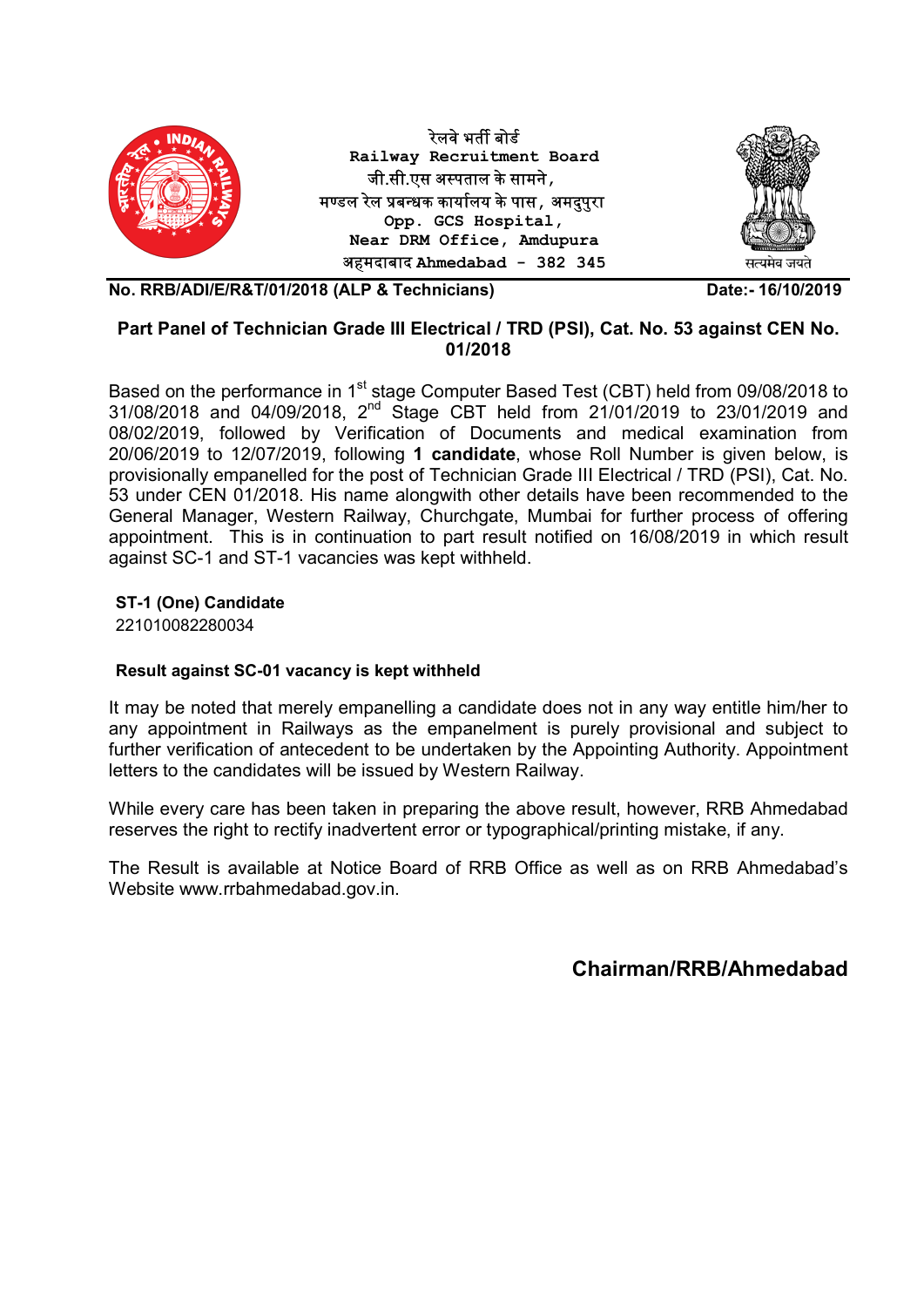

### Panel of Technician Grade III Electrical / TRS, Cat. No. 54 against CEN No. 01/2018

Based on the performance in 1<sup>st</sup> stage Computer Based Test (CBT) held from 09/08/2018 to 31/08/2018 and 04/09/2018, 2nd Stage CBT held from 21/01/2019 to 23/01/2019 and 08/02/2019, followed by Verification of Documents and medical examination from 20/06/2019 to 12/07/2019, following 17 candidates, whose Roll Numbers are given below in ascending order horizontally (not in order of merit), are provisionally empanelled for the post of Technician Grade III Electrical / TRS, Cat. No. 54 under CEN 01/2018. Their names alongwith other details have been recommended to the General Manager, Western Railway, Churchgate, Mumbai for further process of offering appointment. This is in continuation to part result notified on 16/08/2019 in which result against UR-11, OBC-5, SC-3 and ST-2 vacancies was kept withheld.

### OBC-1 candidate earlier empanelled in OBC list is now shifted to UR list.

#### UR-6 (Six) Candidates

221017083480193 221019078730149 221029081330119 361028079890058 381004087560109 381025087560101

UR-04 vacancies are kept unfilled due to non-availability of HI-01, LD-02 and MD-01 candidates

#### OBC-6 (Six) Candidates

151028086960066 221018080010206 301027013860103 391001078500353 391020077450116 441014079500031

#### SC-3 (Three) Candidates

221010080380008 301027077590072 391008092060042

#### ST-2 (Two) Candidates

391001086100251 221005080020430

It may be noted that merely empanelling a candidate does not in any way entitle him/her to any appointment in Railways as the empanelment is purely provisional and subject to further verification of antecedent to be undertaken by the Appointing Authority. Appointment letters to the candidates will be issued by Western Railway.

While every care has been taken in preparing the above result, however, RRB Ahmedabad reserves the right to rectify inadvertent error or typographical/printing mistake, if any.

The Result is available at Notice Board of RRB Office as well as on RRB Ahmedabad's Website www.rrbahmedabad.gov.in.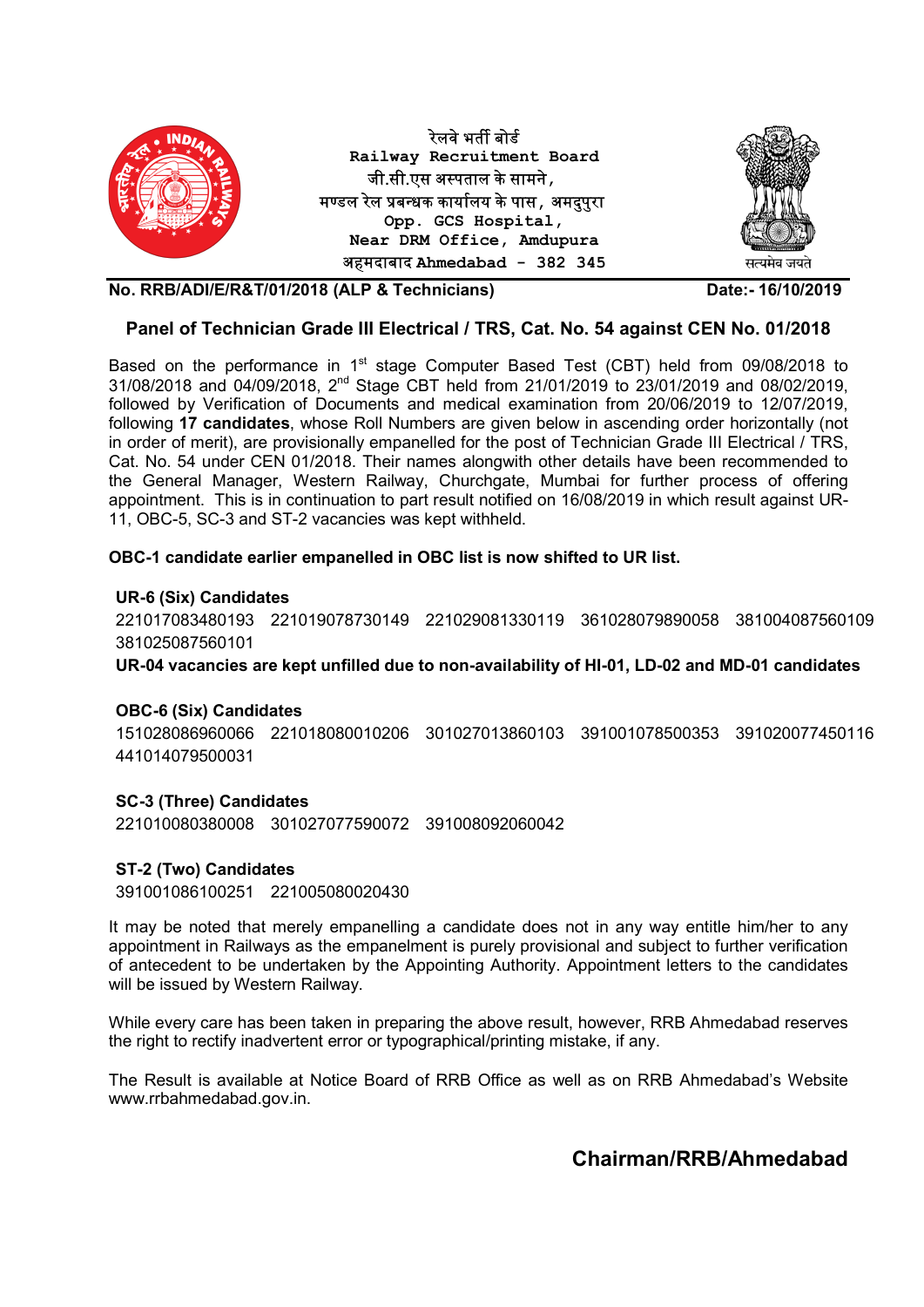

## Panel of Technician Grade III Fitter, Cat. No. 59 against CEN No. 01/2018

Based on the performance in 1<sup>st</sup> stage Computer Based Test (CBT) held from 09/08/2018 to 31/08/2018 and 04/09/2018, 2nd Stage CBT held from 21/01/2019 to 23/01/2019 and 08/02/2019, followed by Verification of Documents and medical examination from 20/06/2019 to 12/07/2019, following 2 candidates, whose Roll Numbers are given below in ascending order horizontally (not in order of merit), are provisionally empanelled for the post of Technician Grade III Fitter, Cat. No. 59 under CEN 01/2018. Their names alongwith other details have been recommended to the General Manager, Western Railway, Churchgate, Mumbai for further process of offering appointment. This is in continuation to part result notified on 16/08/2019 in which result against UR-17, OBC-5, SC-5 and ST-2 vacancies was kept withheld.

UR-1 (One) Candidate

221023080390035

OBC-1 (One) Candidate 451030087010358

## No candidate is found suitable against SC & ST withheld vacancies

It may be noted that merely empanelling a candidate does not in any way entitle him/her to any appointment in Railways as the empanelment is purely provisional and subject to further verification of antecedent to be undertaken by the Appointing Authority. Appointment letters to the candidates will be issued by Western Railway.

While every care has been taken in preparing the above result, however, RRB Ahmedabad reserves the right to rectify inadvertent error or typographical/printing mistake, if any.

The Result is available at Notice Board of RRB Office as well as on RRB Ahmedabad's Website www.rrbahmedabad.gov.in.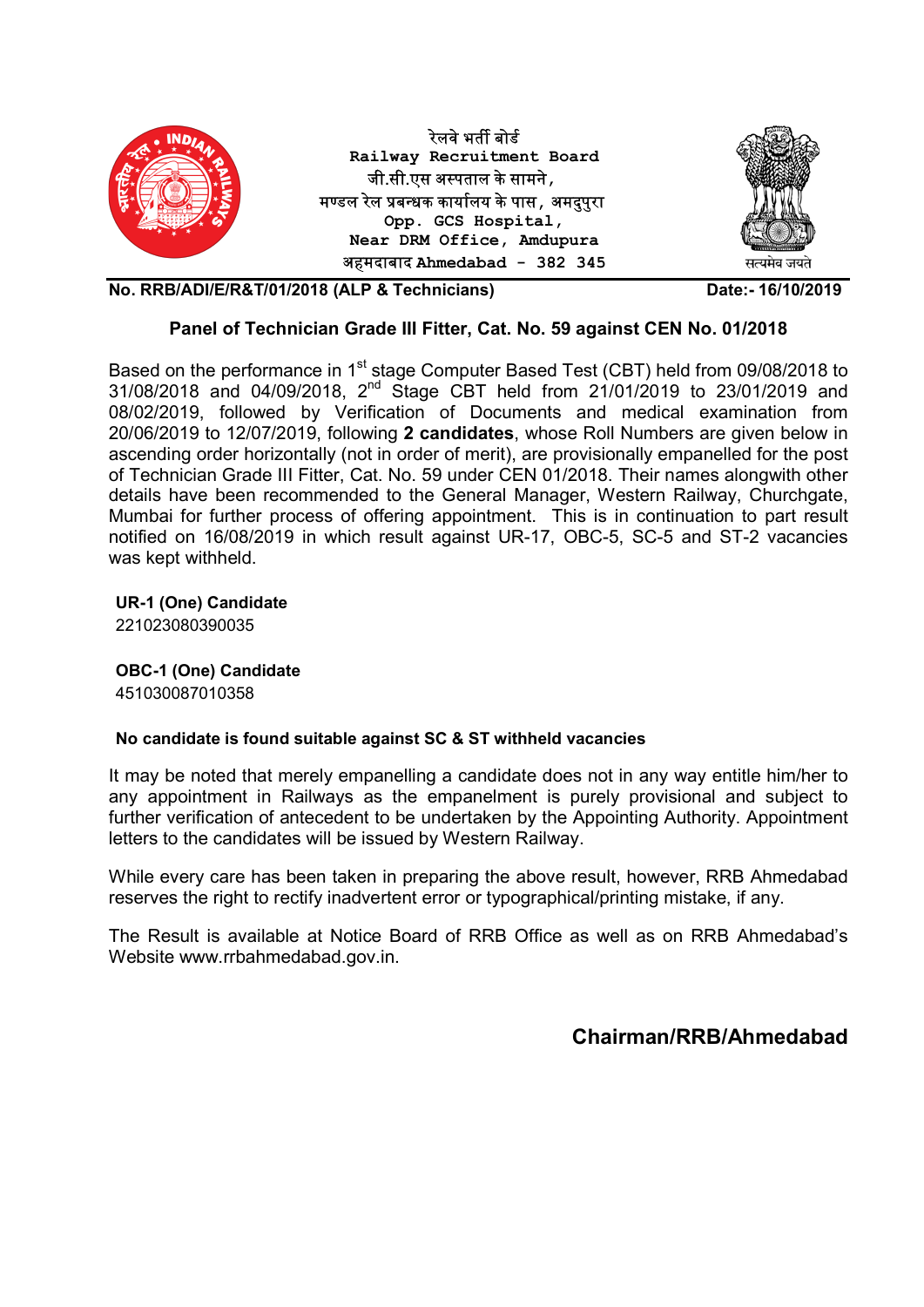

## Panel of Technician Grade III Fitter, Cat. No. 62 against CEN No. 01/2018

Based on the performance in 1<sup>st</sup> stage Computer Based Test (CBT) held from 09/08/2018 to 31/08/2018 and 04/09/2018, 2nd Stage CBT held from 21/01/2019 to 23/01/2019 and 08/02/2019, followed by Verification of Documents and medical examination from 20/06/2019 to 12/07/2019, following 2 candidates, whose Roll Numbers are given below in ascending order horizontally (not in order of merit), are provisionally empanelled for the post of Technician Grade III Fitter, Cat. No. 62 under CEN 01/2018. Their names alongwith other details have been recommended to the General Manager, Western Railway, Churchgate, Mumbai for further process of offering appointment. This is in continuation to part result notified on 16/08/2019 in which result against UR-31, OBC-12, SC-1 and ST-4 vacancies was kept withheld.

## OBC-1 (One) Candidate

301017001180077

## Result against SC-01 vacancy is kept withheld

### No candidate is found suitable against UR, ST & PwBD withheld vacancies

It may be noted that merely empanelling a candidate does not in any way entitle him/her to any appointment in Railways as the empanelment is purely provisional and subject to further verification of antecedent to be undertaken by the Appointing Authority. Appointment letters to the candidates will be issued by Western Railway.

While every care has been taken in preparing the above result, however, RRB Ahmedabad reserves the right to rectify inadvertent error or typographical/printing mistake, if any.

The Result is available at Notice Board of RRB Office as well as on RRB Ahmedabad's Website www.rrbahmedabad.gov.in.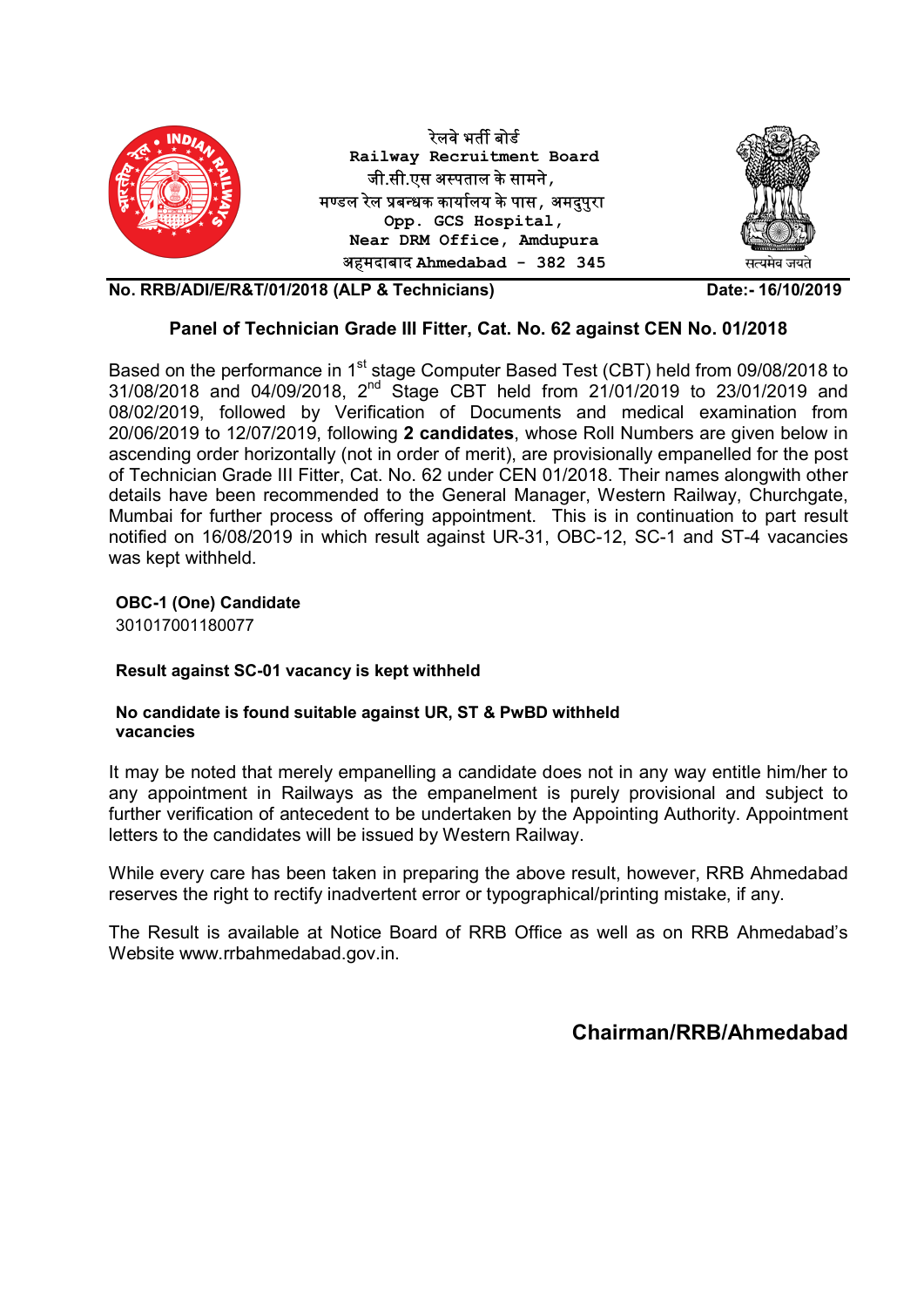

## Panel of Technician Grade III Fitter (Workshop), Cat. No. 65 against CEN No. 01/2018

Based on the performance in 1<sup>st</sup> stage Computer Based Test (CBT) held from 09/08/2018 to 31/08/2018 and 04/09/2018, 2nd Stage CBT held from 21/01/2019 to 23/01/2019 and 08/02/2019, followed by Verification of Documents and medical examination from 20/06/2019 to 12/07/2019, following 1 candidate, whose Roll Number is given below, is provisionally empanelled for the post of Technician Grade III Fitter (Workshop), Cat. No. 65 under CEN 01/2018. His name alongwith other details have been recommended to the General Manager, Western Railway, Churchgate, Mumbai for further process of offering appointment.

## SC-1 (One) Candidate

311029079360199

It may be noted that merely empanelling a candidate does not in any way entitle him/her to any appointment in Railways as the empanelment is purely provisional and subject to further verification of antecedent to be undertaken by the Appointing Authority. Appointment letters to the candidates will be issued by Western Railway.

While every care has been taken in preparing the above result, however, RRB Ahmedabad reserves the right to rectify inadvertent error or typographical/printing mistake, if any.

The Result is available at Notice Board of RRB Office as well as on RRB Ahmedabad's Website www.rrbahmedabad.gov.in.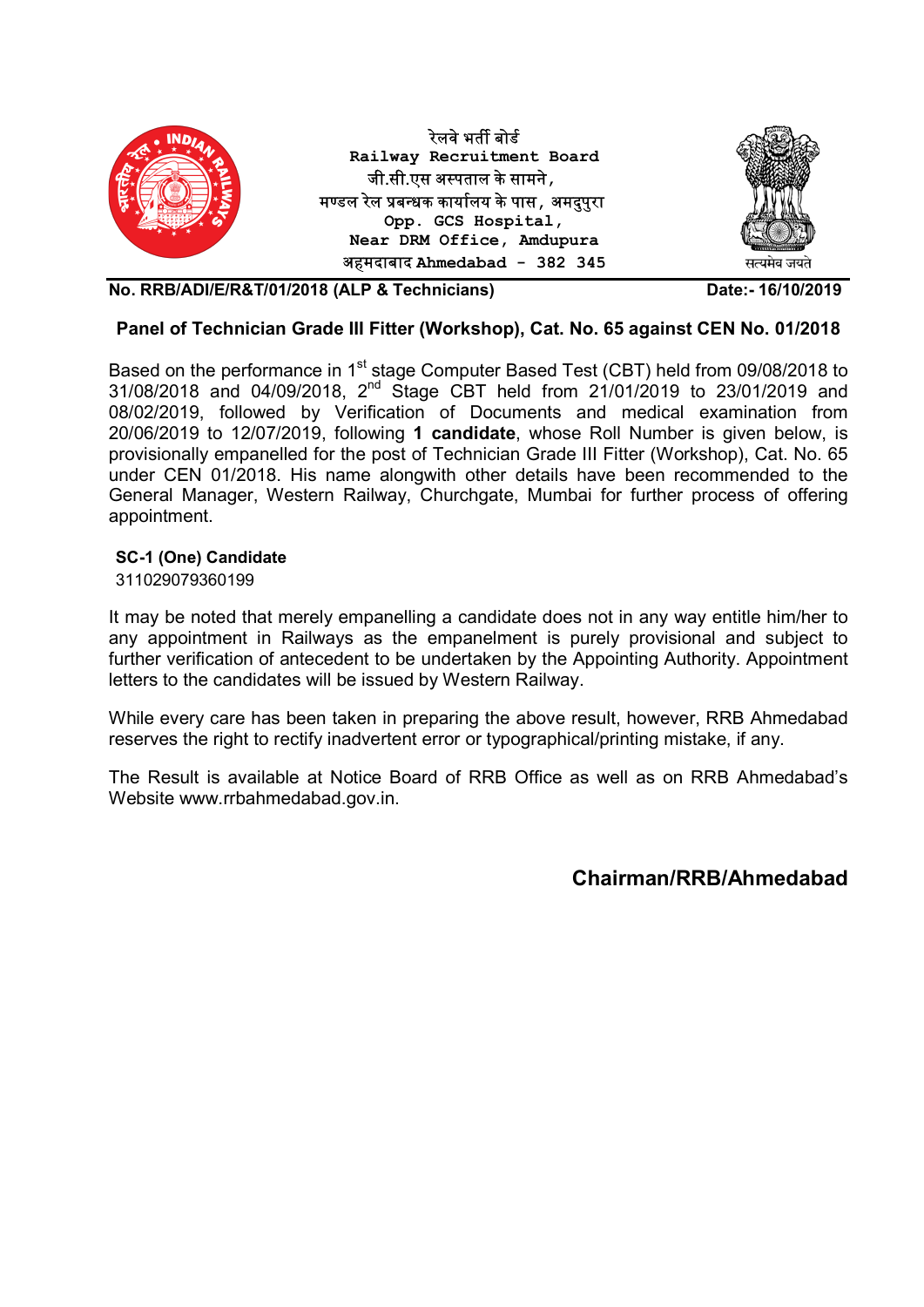

## Part Panel of Technician Grade III Fitter (Workshop), Cat. No. 66 against CEN No. 01/2018

Based on the performance in 1<sup>st</sup> stage Computer Based Test (CBT) held from 09/08/2018 to 31/08/2018 and 04/09/2018, 2nd Stage CBT held from 21/01/2019 to 23/01/2019 and 08/02/2019, followed by Verification of Documents and medical examination from 20/06/2019 to 12/07/2019, following 16 candidates, whose Roll Numbers are given below in ascending order horizontally (not in order of merit), are provisionally empanelled for the post of Technician Grade III Fitter (Workshop), Cat. No. 66 under CEN 01/2018. Their names alongwith other details have been recommended to the General Manager, Western Railway, Churchgate, Mumbai for further process of offering appointment. This is in continuation to part result notified on 16/08/2019 in which result against UR-25, OBC-7, SC-7 and ST-3 vacancies was kept withheld.

## UR-6 (Six) Candidates

221017080010169 301009086050001 301026078660173 361004079070171 421030088250194 441007079800001

UR-11 vacancies are kept unfilled due to non-availability of VI-7, HI-01, LD-01 and MD-02 candidates

#### OBC-7 (Seven) Candidates

151005092860022 261030106370224 301007078660837 301008078720737 391005084510284 441012082130150 441020086990003

#### SC-3 (Three) Candidates

201028079380162 221008082080043 391005085710434

#### No candidate is found suitable against ST withheld vacancies

It may be noted that merely empanelling a candidate does not in any way entitle him/her to any appointment in Railways as the empanelment is purely provisional and subject to further verification of antecedent to be undertaken by the Appointing Authority. Appointment letters to the candidates will be issued by Western Railway.

While every care has been taken in preparing the above result, however, RRB Ahmedabad reserves the right to rectify inadvertent error or typographical/printing mistake, if any.

The Result is available at Notice Board of RRB Office as well as on RRB Ahmedabad's Website www.rrbahmedabad.gov.in.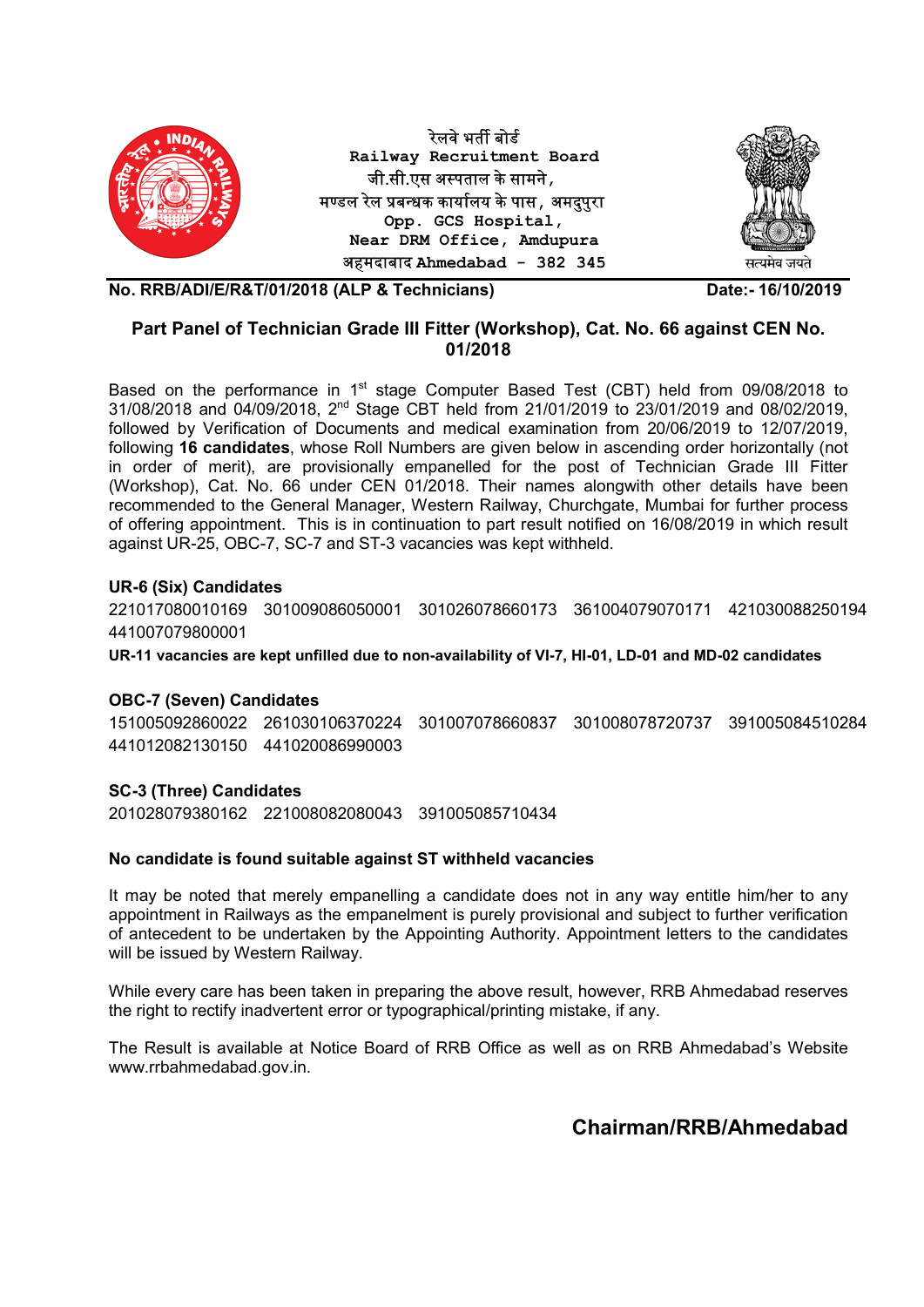

## Part Panel of Technician Grade III Machinist (Workshop), Cat. No. 84 against CEN No. 01/2018

Based on the performance in 1<sup>st</sup> stage Computer Based Test (CBT) held from 09/08/2018 to 31/08/2018 and 04/09/2018, 2nd Stage CBT held from 21/01/2019 to 23/01/2019 and 08/02/2019, followed by Verification of Documents and medical examination from 20/06/2019 to 12/07/2019, following 1 candidate, whose Roll Number is given below, is provisionally empanelled for the post of Technician Grade III Machinist (Workshop), Cat. No. 84 under CEN 01/2018. His name alongwith other details have been recommended to the General Manager, Western Railway, Churchgate, Mumbai for further process of offering appointment. This is in continuation to part result notified on 16/08/2019 in which result against UR-10 vacancies was kept withheld.

## UR-1 (One) Candidate

441001079800146

## UR-1 vacancy is kept unfilled due to non-availability of LD-01 candidate

It may be noted that merely empanelling a candidate does not in any way entitle him/her to any appointment in Railways as the empanelment is purely provisional and subject to further verification of antecedent to be undertaken by the Appointing Authority. Appointment letters to the candidates will be issued by Western Railway.

While every care has been taken in preparing the above result, however, RRB Ahmedabad reserves the right to rectify inadvertent error or typographical/printing mistake, if any.

The Result is available at Notice Board of RRB Office as well as on RRB Ahmedabad's Website www.rrbahmedabad.gov.in.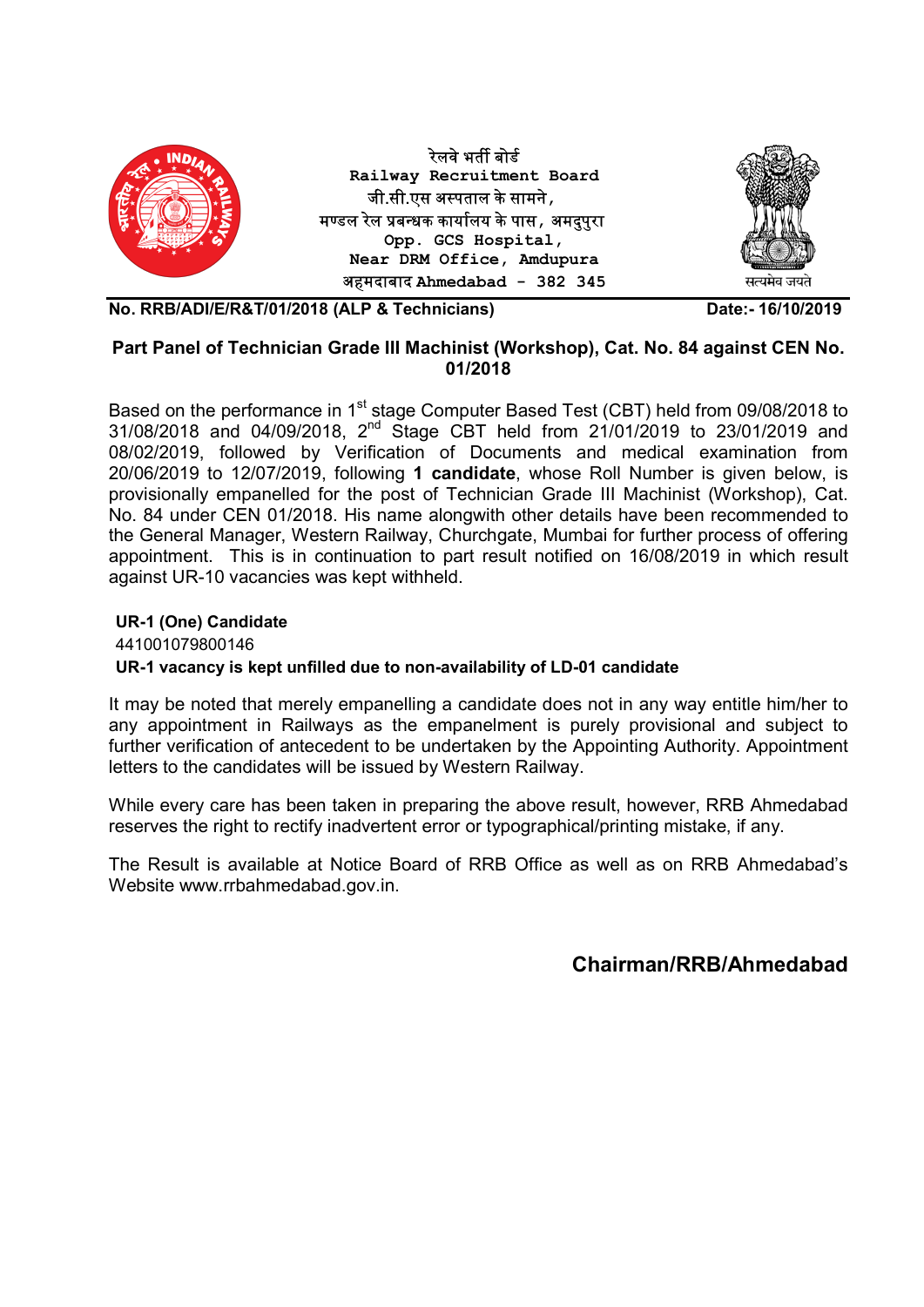

## Panel of Technician Grade III Multi Skilled Fitter, Cat. No. 104 against CEN No. 01/2018

Based on the performance in 1<sup>st</sup> stage Computer Based Test (CBT) held from 09/08/2018 to 31/08/2018 and 04/09/2018, 2nd Stage CBT held from 21/01/2019 to 23/01/2019 and 08/02/2019, followed by Verification of Documents and medical examination from 20/06/2019 to 12/07/2019, following 3 candidates, whose Roll Numbers are given below in ascending order horizontally (not in order of merit), are provisionally empanelled for the post of Technician Grade III Multi Skilled Fitter, Cat. No. 104 under CEN 01/2018. Their names alongwith other details have been recommended to the General Manager, Western Railway, Churchgate, Mumbai for further process of offering appointment. This is in continuation to part result notified on 16/08/2019 in which result against UR-23, OBC-12, SC-4 and ST-4 vacancies was kept withheld.

UR-1 (One) Candidate 381022088600603 UR-4 vacancies are kept unfilled due to non-availability of LD-03 and MD-01 candidates

OBC-1 (One) Candidate 441029004430301

## SC-1 (One) Candidate

221011080010003

#### No candidate is found suitable against ST withheld vacancies

It may be noted that merely empanelling a candidate does not in any way entitle him/her to any appointment in Railways as the empanelment is purely provisional and subject to further verification of antecedent to be undertaken by the Appointing Authority. Appointment letters to the candidates will be issued by Western Railway.

While every care has been taken in preparing the above result, however, RRB Ahmedabad reserves the right to rectify inadvertent error or typographical/printing mistake, if any.

The Result is available at Notice Board of RRB Office as well as on RRB Ahmedabad's Website www.rrbahmedabad.gov.in.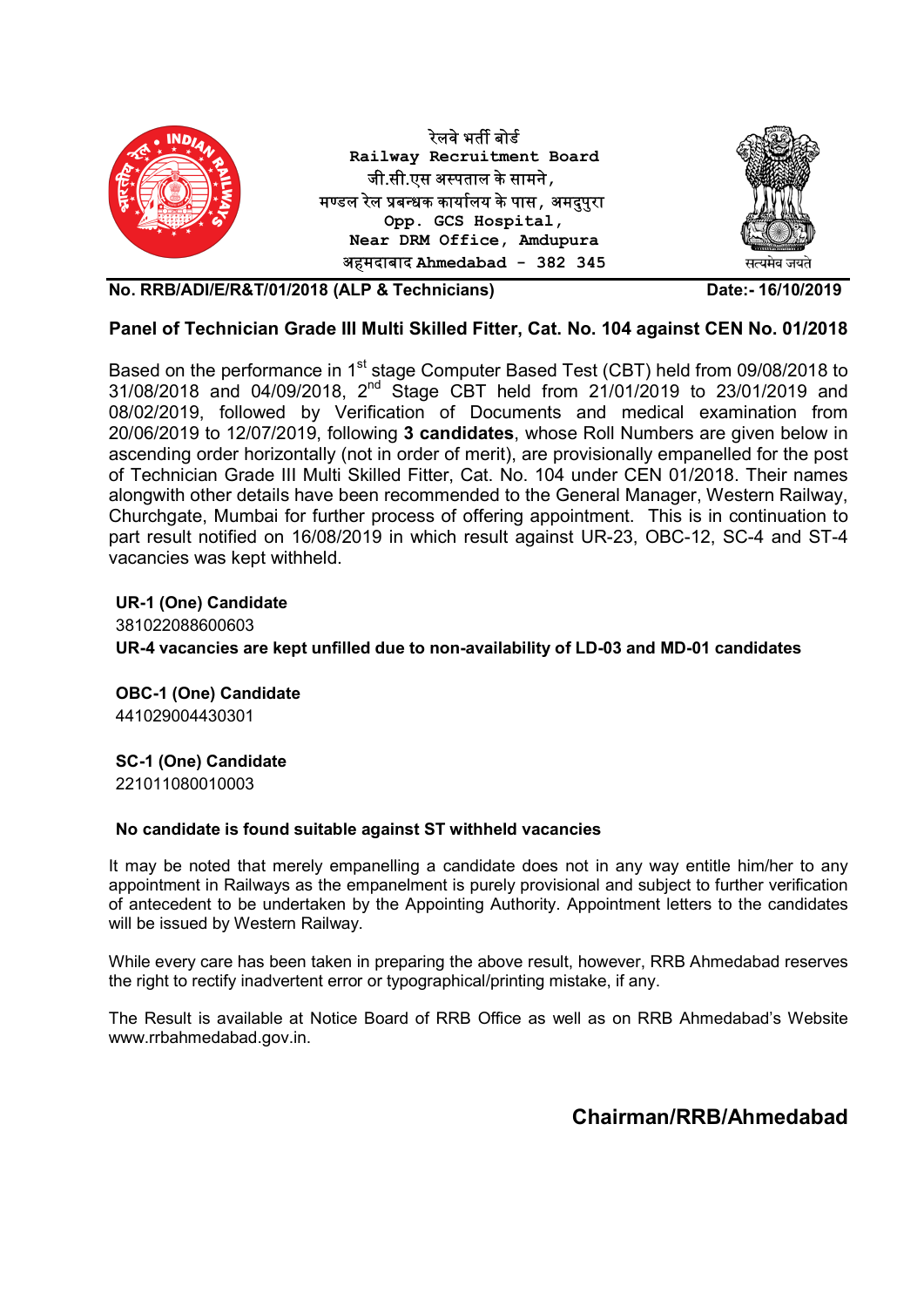

## Panel of Technician Grade III Permanent Way, Cat. No. 117 against CEN No. 01/2018

Based on the performance in 1<sup>st</sup> stage Computer Based Test (CBT) held from 09/08/2018 to 31/08/2018 and 04/09/2018, 2nd Stage CBT held from 21/01/2019 to 23/01/2019 and 08/02/2019, followed by Verification of Documents and medical examination from 20/06/2019 to 12/07/2019, following 1 candidate, whose Roll Number is given below, is provisionally empanelled for the post of Technician Grade III Permanent Way, Cat. No. 117 under CEN 01/2018. His name alongwith other details have been recommended to the General Manager, Western Railway, Churchgate, Mumbai for further process of offering appointment.

## UR-1 (One) Candidate

221002080020265

### No candidate is found suitable against OBC and SC vacancies

It may be noted that merely empanelling a candidate does not in any way entitle him/her to any appointment in Railways as the empanelment is purely provisional and subject to further verification of antecedent to be undertaken by the Appointing Authority. Appointment letters to the candidates will be issued by Western Railway.

While every care has been taken in preparing the above result, however, RRB Ahmedabad reserves the right to rectify inadvertent error or typographical/printing mistake, if any.

The Result is available at Notice Board of RRB Office as well as on RRB Ahmedabad's Website www.rrbahmedabad.gov.in.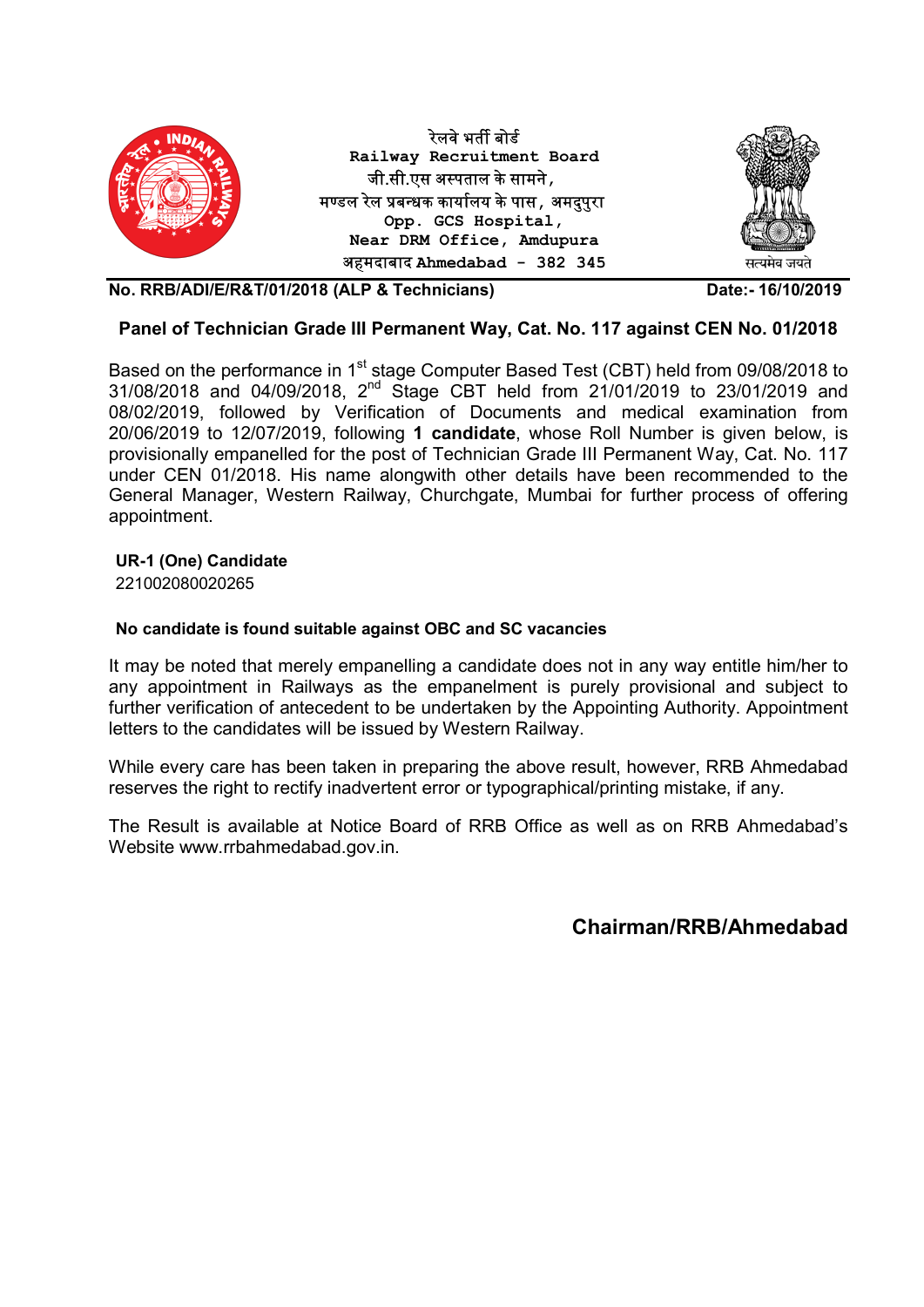

## Panel of Technician Grade III Refrigeration and Air Conditioning, Cat. No. 126 against CEN No. 01/2018

Based on the performance in 1<sup>st</sup> stage Computer Based Test (CBT) held from 09/08/2018 to 31/08/2018 and 04/09/2018, 2nd Stage CBT held from 21/01/2019 to 23/01/2019 and 08/02/2019, followed by Verification of Documents and medical examination from 20/06/2019 to 12/07/2019, following 4 candidates, whose Roll Numbers are given below in ascending order horizontally (not in order of merit), are provisionally empanelled for the post of Technician Grade III Refrigeration and Air Conditioning, Cat. No. 126 under CEN 01/2018. Their names alongwith other details have been recommended to the General Manager, Western Railway, Churchgate, Mumbai for further process of offering appointment. This is in continuation to part result notified on 16/08/2019 in which result against UR-5, OBC-2, SC-1 and ST-1 vacancies was kept withheld.

## No candidate is found suitable against UR withheld vacancies

OBC-2 (Two) Candidates 311019026070010 391001094050178

SC-1 (One) Candidate 221014082080135

## ST-1 (One) Candidate

221029080020153

It may be noted that merely empanelling a candidate does not in any way entitle him/her to any appointment in Railways as the empanelment is purely provisional and subject to further verification of antecedent to be undertaken by the Appointing Authority. Appointment letters to the candidates will be issued by Western Railway.

While every care has been taken in preparing the above result, however, RRB Ahmedabad reserves the right to rectify inadvertent error or typographical/printing mistake, if any.

The Result is available at Notice Board of RRB Office as well as on RRB Ahmedabad's Website www.rrbahmedabad.gov.in.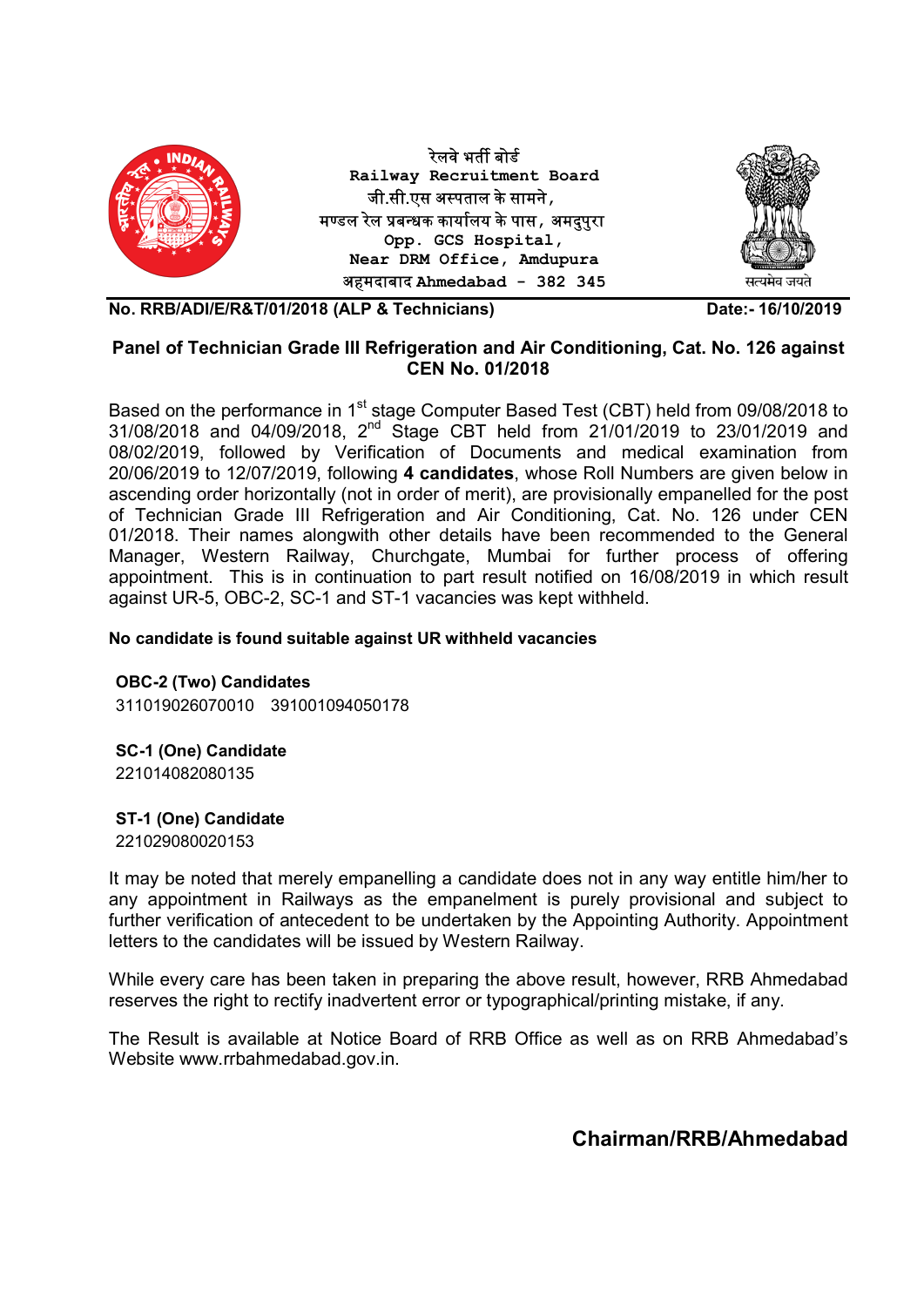

## Panel of Technician Grade III Signal, Cat. No. 134 against CEN No. 01/2018

Based on the performance in 1<sup>st</sup> stage Computer Based Test (CBT) held from 09/08/2018 to 31/08/2018 and 04/09/2018, 2nd Stage CBT held from 21/01/2019 to 23/01/2019 and 08/02/2019, followed by Verification of Documents and medical examination from 20/06/2019 to 12/07/2019, following 27 candidates, whose Roll Numbers are given below in ascending order horizontally (not in order of merit), are provisionally empanelled for the post of Technician Grade III Signal, Cat. No. 134 under CEN 01/2018. Their names alongwith other details have been recommended to the General Manager, Western Railway, Churchgate, Mumbai for further process of offering appointment. This is in continuation to part result notified on 16/08/2019 in which result against UR-13, OBC-12 and SC-2 vacancies was kept withheld.

## UR-13 (Thirteen) Candidates

221005078730047 221009080380216 221012080020116 221016080010165 221018080010114 221025080020087 221027080040041 221033083480676 301028078720887 391002084500536 391008012710035 391016084500568 421014088220054

## OBC-12 (Twelve) Candidates

151010092870028 161027095380027 221001078730092 221003080010076 221004078730055 221006080380075 221024081580025 261014079090763 391007011990031 421014088220852 441016066870126 461028081161348

## SC-2 (Two) Candidates

221004078730165 221012080010192

It may be noted that merely empanelling a candidate does not in any way entitle him/her to any appointment in Railways as the empanelment is purely provisional and subject to further verification of antecedent to be undertaken by the Appointing Authority. Appointment letters to the candidates will be issued by Western Railway.

While every care has been taken in preparing the above result, however, RRB Ahmedabad reserves the right to rectify inadvertent error or typographical/printing mistake, if any.

The Result is available at Notice Board of RRB Office as well as on RRB Ahmedabad's Website www.rrbahmedabad.gov.in.